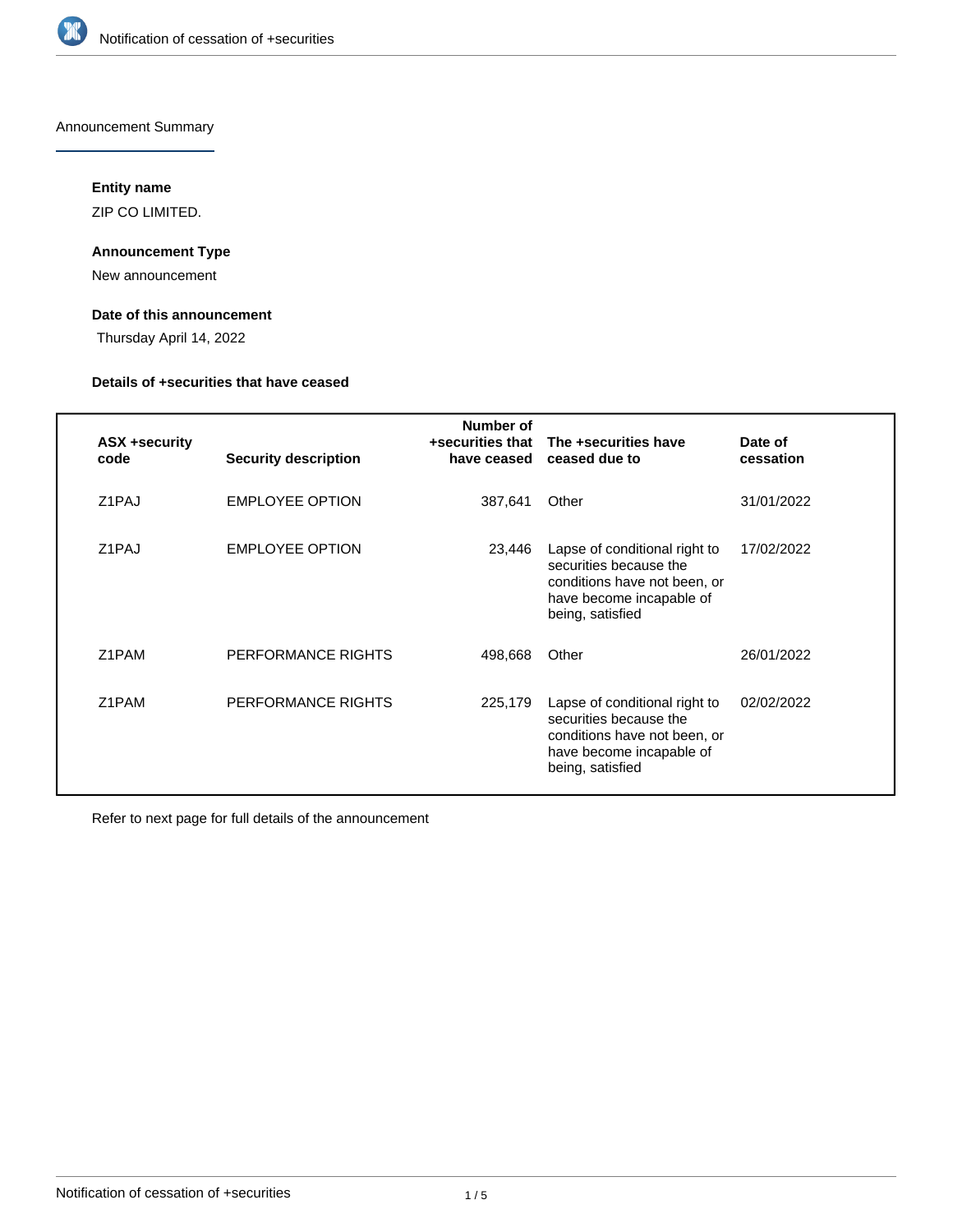

# Part 1 - Announcement Details

# **1.1 Name of +Entity**

ZIP CO LIMITED.

We (the entity named above) provide the following information about our issued capital.

**1.2 Registered Number Type**

ACN

**Registration Number** 139546428

**1.3 ASX issuer code** Z1P

**1.4 The announcement is** New announcement

# **1.5 Date of this announcement**

14/4/2022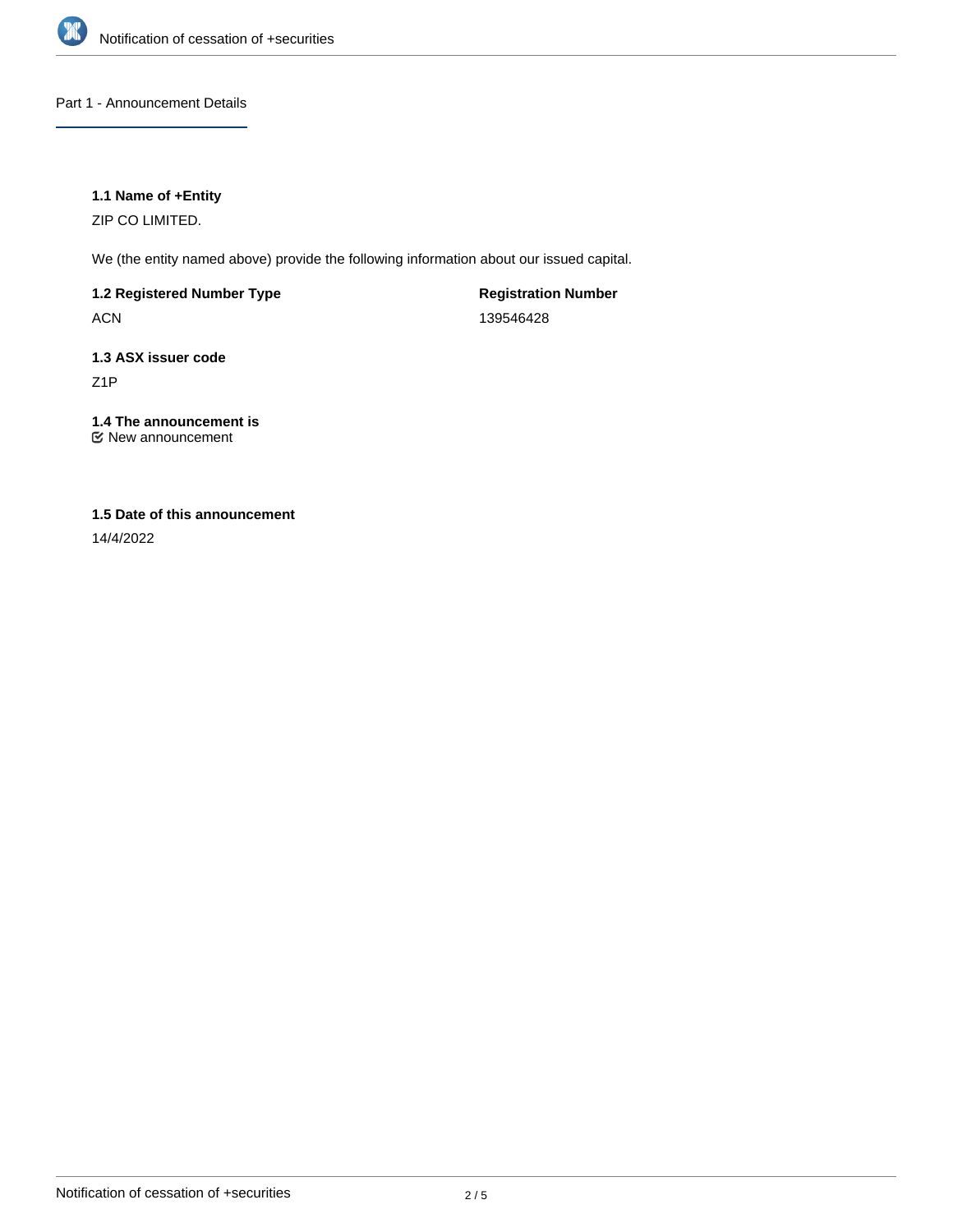

### Part 2 - Details of +equity securities or +debt securities that have ceased

# **ASX +Security Code and Description**

Z1PAJ : EMPLOYEE OPTION

#### **Unquoted +equity securities that have ceased**

**Number of securities that have ceased**

387,641

#### **Reason for cessation**

**Other** 

### **Please provide additional details**

Vesting and exercise of Unlisted Options, with shares being allocated to ZIP Co Employee Share a/c CPU Share Plans Pty Ltd as announced by the Company on 18 October 2021. Shares transferred from unallocated Employee Share Plan shares.

#### **Date of cessation**

31/1/2022

**Is the entity paying any consideration for the cessation?** No

#### **Any other information the entity wishes to notify to ASX about the cessation?**

# **ASX +Security Code and Description** Z1PAJ : EMPLOYEE OPTION

# **Unquoted +equity securities that have ceased**

# **Number of securities that have ceased**

23,446

### **Reason for cessation**

Lapse of conditional right to securities because the conditions have not been, or have become incapable of being, satisfied

17/2/2022

**Is the entity paying any consideration for the cessation?** No

#### **Any other information the entity wishes to notify to ASX about the cessation?**

### **ASX +Security Code and Description**

Z1PAM : PERFORMANCE RIGHTS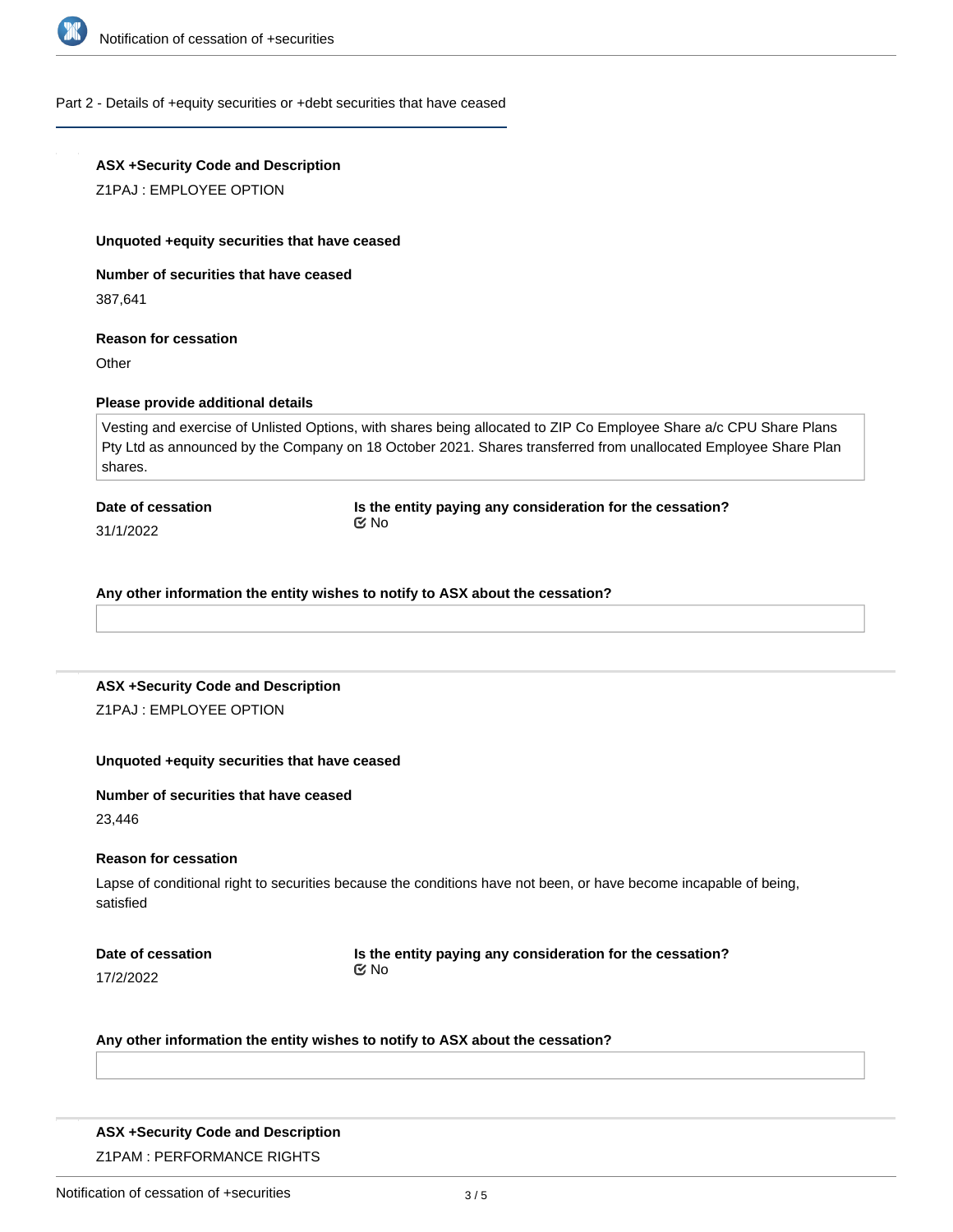

### **Unquoted +equity securities that have ceased**

**Number of securities that have ceased**

498,668

**Reason for cessation**

**Other** 

# **Please provide additional details**

Vesting and exercise of Performance Rights, with shares being allocated to ZIP Co Employee Share a/c CPU Share Plans Pty Ltd as announced by the Company on 18 October 2021. Shares transferred from unallocated Employee Share Plan shares.

**Date of cessation** 26/1/2022

**Is the entity paying any consideration for the cessation?** No

**Any other information the entity wishes to notify to ASX about the cessation?**

### **ASX +Security Code and Description**

Z1PAM : PERFORMANCE RIGHTS

### **Unquoted +equity securities that have ceased**

**Number of securities that have ceased** 225,179

### **Reason for cessation**

Lapse of conditional right to securities because the conditions have not been, or have become incapable of being, satisfied

**Date of cessation**

2/2/2022

#### **Is the entity paying any consideration for the cessation?** No

### **Any other information the entity wishes to notify to ASX about the cessation?**